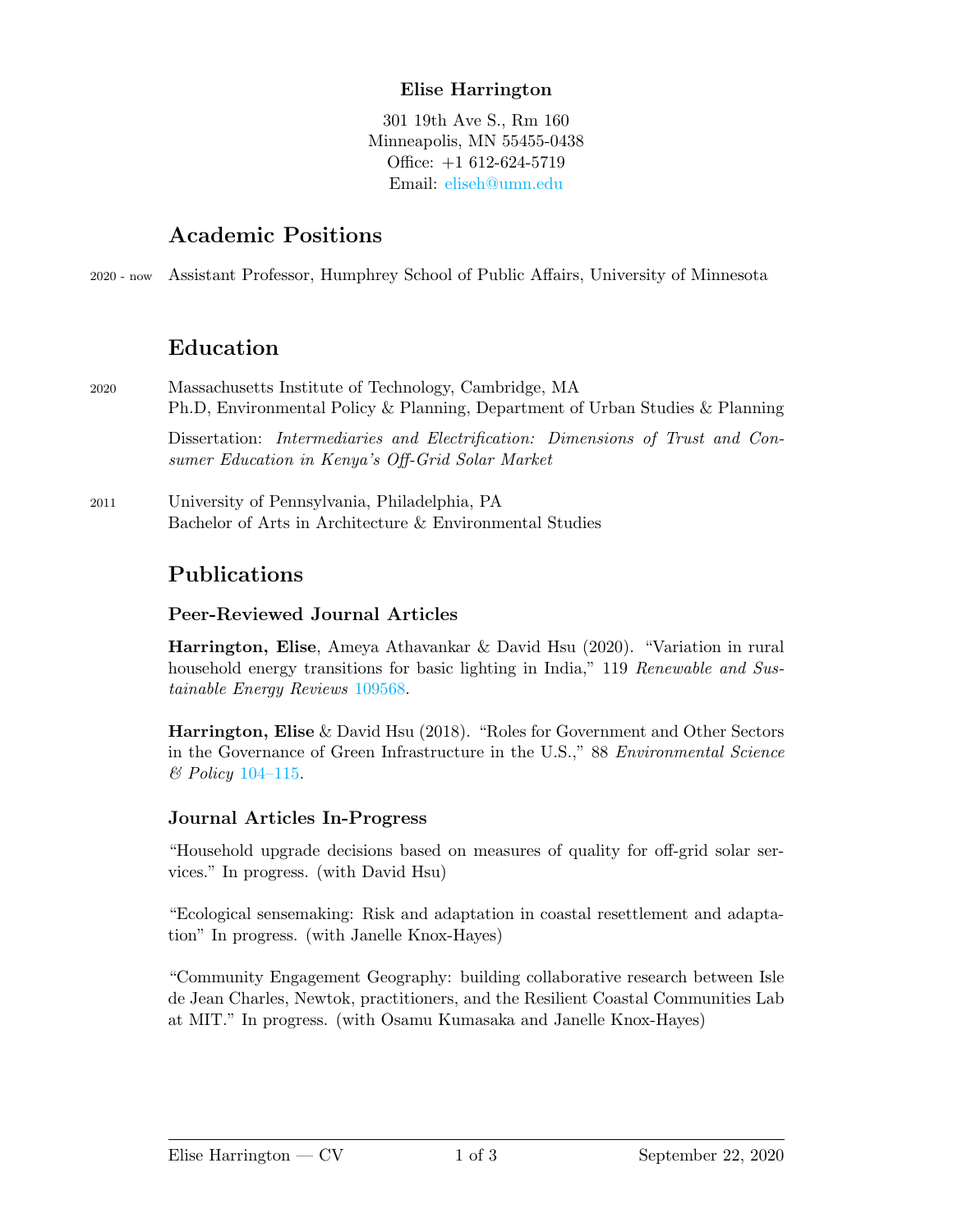### Book Chapters In-Progress

"Choosing Regulatory Instruments." Forthcoming in C. Coglianese, ed., The Regulator's Handbook. (with Christopher Carrigan)

"Enforcing Regulation." Forthcoming in C. Coglianese, ed., The Regulator's Handbook. (with Christopher Carrigan)

#### **Other**

Carrigan, Chirstoper & Elise Harrington (2015). "Choices in Regulatory Program Design and Enforcement." [Penn Program on Regulation's Best-in-Class Regulator](https://www.law.upenn.edu/live/files/4706-carriganharrington-ppr-researchpaper062015pdf) [Initiative.](https://www.law.upenn.edu/live/files/4706-carriganharrington-ppr-researchpaper062015pdf)

# Research Experience

- 2017 2020 National Socio-Environmental Synthesis Center, Annapolis, MD Team Lead, Health & Environmental Policy (Senegal River Basin)
- 2015 2020 Massachusetts Institute of Technology, Cambridge, MA Research Assistant, Department of Urban Studies & Planning
- 2019 Strathmore University, Nairobi, Kenya Visiting Researcher, Strathmore Energy Research Centre

#### University of Pennsylvania, Philadelphia, PA

- 2014 2015 Research Assistant, Kleinman Center for Energy Policy
- 2011 2014 Research Associate, Energy Efficient Buildings Hub, School of Design

# Teaching Experience

University of Minnesota, Minneapolis, MN Fall 2020 Science, Technology, and Environmental Policy (PA 5711)

## Presentations

#### Conference Presentations

Harrington, Elise (2019, April) Variation in household energy transitions for basic lighting. Paper presented at American Association of Geographers Annual Meeting, Washington DC.

Albrecht, T., Harrington, E., & Lund, A.  $(2019,$  April) River management for sustainable development on the Senegal River: integrating historical and hydrologic modeling of trade-offs between health and food, energy, and water resources. Paper presented at American Association of Geographers Annual Meeting, Washington DC.